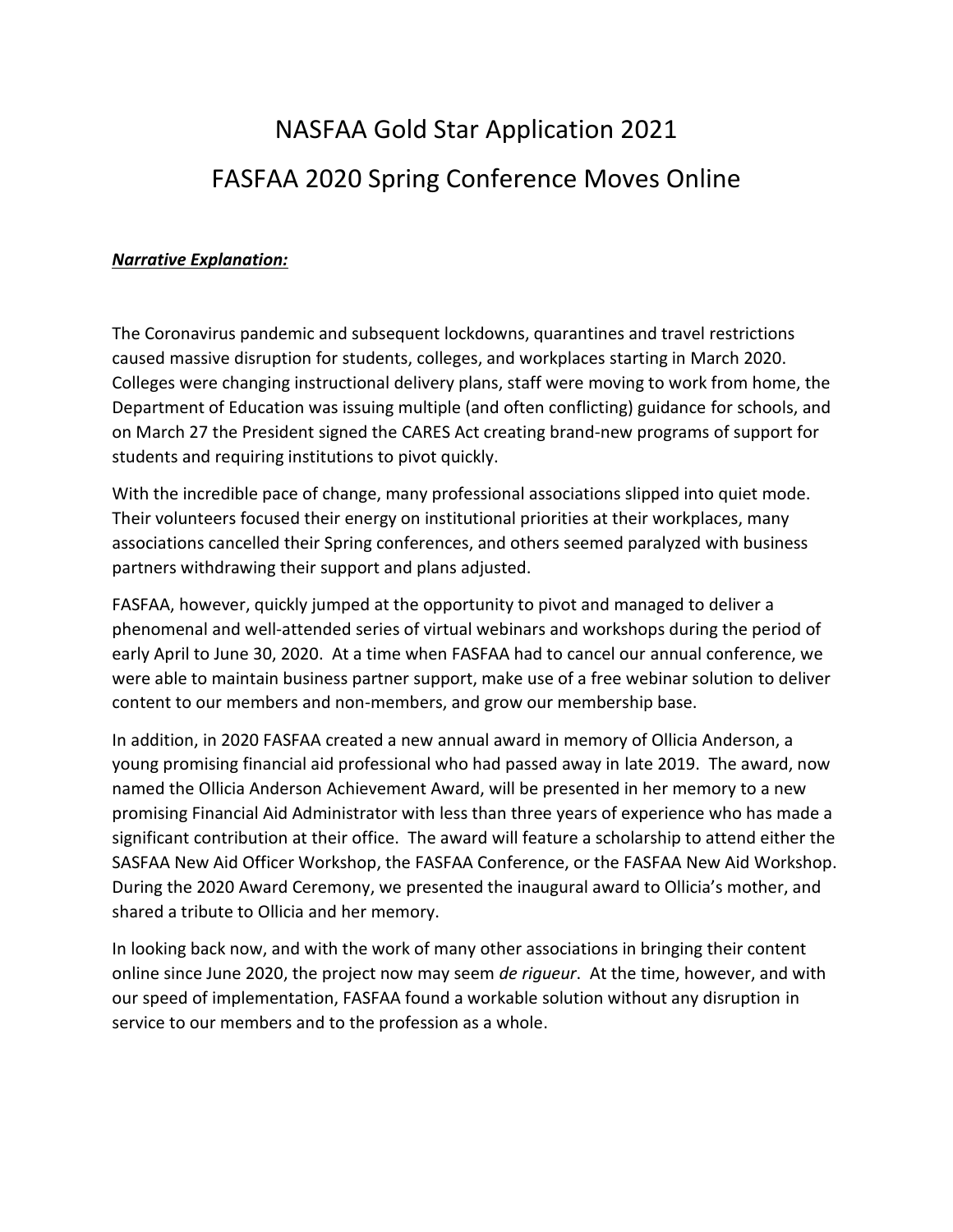## *The solution:*

- FASFAA offered 19 webinars from April 3 to June 29. These included the Annual Business Meeting, the Annual Awards Presentation, two NASFAA Authorized Events, several FSA updates, and an open workshop for all educational professionals in the state of Florida regarding HEERF funding. A list of all sessions (with links to replays on YouTube where available) and handouts was maintained on the FASFAA webpage for members and is duplicated below (number of registrants is **highlighted in red font** – this does not include video replays):
	- o **April 3, 2020 -** *Anh Tran Do* **[Understanding Foreign and Other U.S.](https://youtu.be/w7VZQP2HIwI)  [Territories Tax Returns](https://youtu.be/w7VZQP2HIwI)** - **[handout](https://www.fasfaa.org/assets/Annual_Conference/2020/Foreign%20Tax%20-%20FASFAA%20Spring%20Webinar%2004.03.2020%20-%20Updated%20Secure%20Handout.pdf) 165 registrants**
	- o **April 17, 2020** *Michael Bennett, Fransisco Valines and a panel of FASFAA Financial Aid Directors -* **[Spending the CARES Emergency Grant Funds:](https://youtu.be/GVr3nsOfJV8)  [Best Practices and Open Forum](https://youtu.be/GVr3nsOfJV8) 652 registrants**
	- o **April 28, 2020**  *Robert Weinerman*  **[The 2018 Tax Return and the Tax](https://www.youtube.com/watch?v=z6GamvGx_Ag)  Code - [What You Need to Know](https://www.youtube.com/watch?v=z6GamvGx_Ag) - [handout](https://www.fasfaa.org/assets/Annual_Conference/2020/IBR%20-%20FASFAA%20-%20Intro%20to%202018%20Tax%20Forms.pdf)** and **[PowerPoint slides](https://www.fasfaa.org/assets/Annual_Conference/2020/IBR%20-%20FASFAA%202018%20Tax%20Forms%20Slides.pdf) 215 registrants**
	- o **April 30, 2020** *Dr. Douglass Lobo* **[Maintaining Mental Health and](https://youtu.be/cWPB76S42lE)  [Managing Anxiety During a Global Pandemic](https://youtu.be/cWPB76S42lE)** - **[handout](https://www.fasfaa.org/assets/Annual_Conference/2020/Maintaining%20Mental%20Health%20and%20Managing%20Anxiety%20During%20a%20Global%20Pandemic%20Presentation%20AFC%20FA%20Advisors%204-23-20.pdf) 114 registrants**
	- o **May 5, 2020** *Dameion Lovett*  **[Integrating Financial Literacy into](https://youtu.be/qU9vhHpMIhY)  [Financial Aid Office Services](https://youtu.be/qU9vhHpMIhY) 69 registrants**
	- o **May 14, 2020**  *Patti Corjay and Laura Dickerson* **[How America Pays for](https://youtu.be/zIo6NNaJBrQ)  [Grad School](https://youtu.be/zIo6NNaJBrQ)** - **[handout](https://www.fasfaa.org/assets/Annual_Conference/2020/How%20America%20Pays%20for%20GRAD%20revised.pdf) 26 registrants**
	- o **May 15, 2020** *Trudy Plunkett and David Bartnicki* **[A Clock Hour](https://youtu.be/NLnRs_I-mEI)  [Overview and Discussion](https://youtu.be/NLnRs_I-mEI)** - **[handout](https://www.fasfaa.org/assets/Annual_Conference/2020/Clock%20Hour%20Overview%20FASFAA%202020.pdf) 100 registrants**
	- o **May 20, 2020**  *Wayne Kruger and Francisco Valines* **[Moving Operations](https://youtu.be/cvRh61oBc_Y)  [Remotely in a Time of Crisis](https://youtu.be/cvRh61oBc_Y) - [SPC handout](https://www.fasfaa.org/assets/Annual_Conference/2020/SPC-going-remote-and-coming-back-again.pdf) - [FIU handout](https://www.fasfaa.org/assets/Annual_Conference/2020/FIU-Crisis-Response_V1.pdf) 66 registrants**
	- o **May 21, 2020** *David Bartnicki*  **[Administering Adds, Drops and](https://youtu.be/P-h7kjXQ5-A)  [Withdrawals](https://youtu.be/P-h7kjXQ5-A)** - **[handout](https://www.fasfaa.org/assets/Annual_Conference/2020/FASFAA%20Ann%20Conf%20-%20Add%20Drop%20withdrwls%20-%20Webinar%20-%20May%202020%20-%20HANDOUTS.pdf) 112 registrants**
	- o **May 27, 2020**  *FASFAA Leadership* **[FASFAA Business Meeting video](https://youtu.be/mxz804fKxgA)  [replay](https://youtu.be/mxz804fKxgA)** - **[handout](https://www.fasfaa.org/assets/Annual_Conference/2020/You%20helped%20FASFAA%20Open%20The%20Door%21%20-%20Business%20Meeting.pdf)** - **[minutes from 2019 meeting](https://www.fasfaa.org/assets/Meeting-Minutes/2019-20/Final%202019%20FASFAA%20Annual%20Business%20Meeting%20%281%29.pdf)** - **[2018-19 Profit and Loss](https://www.fasfaa.org/assets/Annual_Conference/2020/Profit%20and%20Loss%20Budget%20vs%20Actual%202018-2019.pdf)** - **[2018-19 Balance Sheet](https://www.fasfaa.org/assets/Annual_Conference/2020/Balance%20Sheet%20as%20of%2020190630.pdf) 127 registrants**
	- o **May 28, 2020** *- Dana Kelly -* **NASFAA Authorized Event: Professional Judgment (replay not available) 36 registrants**
	- o **June 2, 2020** *David Bartnicki* **[Basics of Determining Academic](https://youtu.be/9s2iLc47ZSk)  [Calendars \(Standard, Non-Standard, and Non-Term\)](https://youtu.be/9s2iLc47ZSk)** - *Sadly, GoToWebinar (our webinar presentation partner) was experiencing audio limitations during this webinar. We made use of a different audio solution for much of this presentation, so you will hear no audio in the video. We apologize for this, but are presenting the video for your review.* - **[handout](https://www.fasfaa.org/assets/Annual_Conference/2020/FASFAA%20Webinar%20-%20Basics%20of%20determining%20academic%20calendars%20-%20June%202020%20-%20HANDOUTS.pdf) 112 registrants**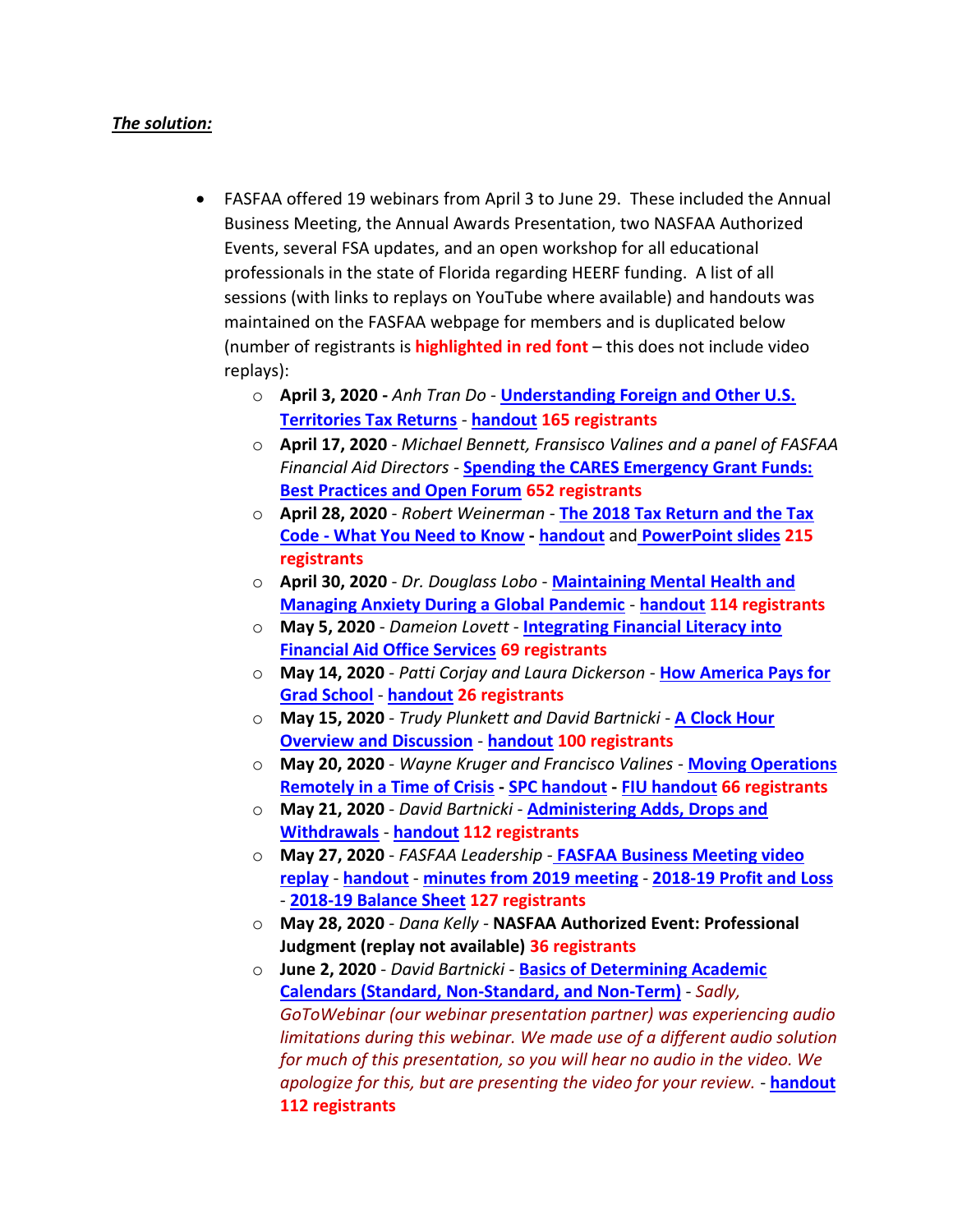- o **June 4, 2020**  *FASFAA Leadership* **[FASFAA Annual Awards Ceremony](https://youtu.be/AMBEAqBh7wY)  [and Celebration](https://youtu.be/AMBEAqBh7wY) 104 registrants**
- o **June 9, 2020**  *Robert Weinerman* **[2019, 2020 and COVID-19 Tax Issues](https://youtu.be/3hwWOUOXwRM)  [for Financial Aid Officers](https://youtu.be/3hwWOUOXwRM) - [handout](https://www.fasfaa.org/assets/Annual_Conference/2020/IBR%20-%20FASFAA%20Webinar%202%20-%20COVID-19%2C%202019%20and%202020%20Handout.pdf) 150 registrants**
- o **June 11, 2020**  *Rachel Allen* **FASFAA Conference Keynote Speech: [Waking Up to Our Shared Humanity: Conversations on Inclusiveness](https://youtu.be/II0knbQ9Gu8) - The Peace and Justice Institute's [13 Principles for How We Treat Each](https://valenciacollege.edu/students/peace-justice-institute/who-we-are/principles.php)  [Other](https://valenciacollege.edu/students/peace-justice-institute/who-we-are/principles.php) - reading 1: [White Privilege: Unpacking the Invisible Knapsack](https://www.racialequitytools.org/resourcefiles/mcintosh.pdf) book recommendations: [Why Are All the Black Kids Sitting Together in](https://www.insidehighered.com/news/2017/09/06/beverly-daniel-tatum-discusses-new-version-why-are-all-black-kids-sitting-together)  [the Cafeteria,](https://www.insidehighered.com/news/2017/09/06/beverly-daniel-tatum-discusses-new-version-why-are-all-black-kids-sitting-together) White Fragility: [Why It's So Hard for White People to Talk](https://robindiangelo.com/publications/)  [About Racism,](https://robindiangelo.com/publications/) and [How to be an Antiracist](https://www.ibramxkendi.com/how-to-be-an-antiracist-1) 83 registrants**
- o **June 18, 2020**  *FASFAA Member Facilitators* **FASFAA "Birds of a Feather" Sessions - Clock Hour Schools, Grad/Professional Colleges, Private Not-For-Profit and For-Profit Schools, State Colleges, State University System (replays not available) 142 registrants in total**
- o **June 18, 2020** *- Dana Kelly -* **NASFAA Authorized Event: Cash Management (replay not available) 39 registrants**
- o **June 25, 2020**  *David Bartnicki* **[Federal Update](https://youtu.be/ZHp3tdJYXZ8) - handouts: [introductory slides](https://www.fasfaa.org/assets/Annual_Conference/2020/FASFAA%20Ann%20Conf%20-%20Webinars%20-%20Federal%20update%20-%20June%202020%20-%20%20Intro%20slides.pdf) an[d main presentation](https://www.fasfaa.org/assets/Annual_Conference/2020/FASFAA%20Ann%20Conf%20-%20Webinars%20-%20Federal%20update%20-%20June%202020%20-%20%20HANDOUTS.pdf) 238 registrants**
- o **June 29, 2020**  *Anthony Abraham Jack (author of The Privileged Poor) with introductions from Justin Draeger, NASFAA CEO* - **[FASFAA Year End](https://youtu.be/neBpnTE6g_E)  [Celebration](https://youtu.be/neBpnTE6g_E) 196 registrants**
- The online meeting solution utilized was GoToWebinar / GoToMeeting. The LogMeIn Company, which owns these products, offered a free three-month trial subscription to institutions of higher education and not-for-profit associations starting in April. FASFAA took advantage of this opportunity and professionalized our presentation platform (we had been using FreeConferenceCall) at \$0 cost to the association.
- When the decision was made to cancel the in-person conference (which had been scheduled for late May), FASFAA reached out to all of our business partners (25 sponsors) to offer three options:
	- o 13 chose to cancel their sponsorship of FASFAA for the year.
	- o 5 chose to make a partial reduction of their sponsorship amount for the year.
	- o 7 chose to leave their entire sponsorship with FASFAA for the year.
- For sponsors who chose to retain all or part of their sponsorship, we invited them to provide a 3-5 minute "booth speech" at the start of one of our webinars to allow them to present their organization and products. This was well received by our business partners and by our members.
- Individual membership is required for FASFAA conference attendance (and the next year's membership cost is included in conference registration fee), so our annual conference is a primary way to grow our current year and future year